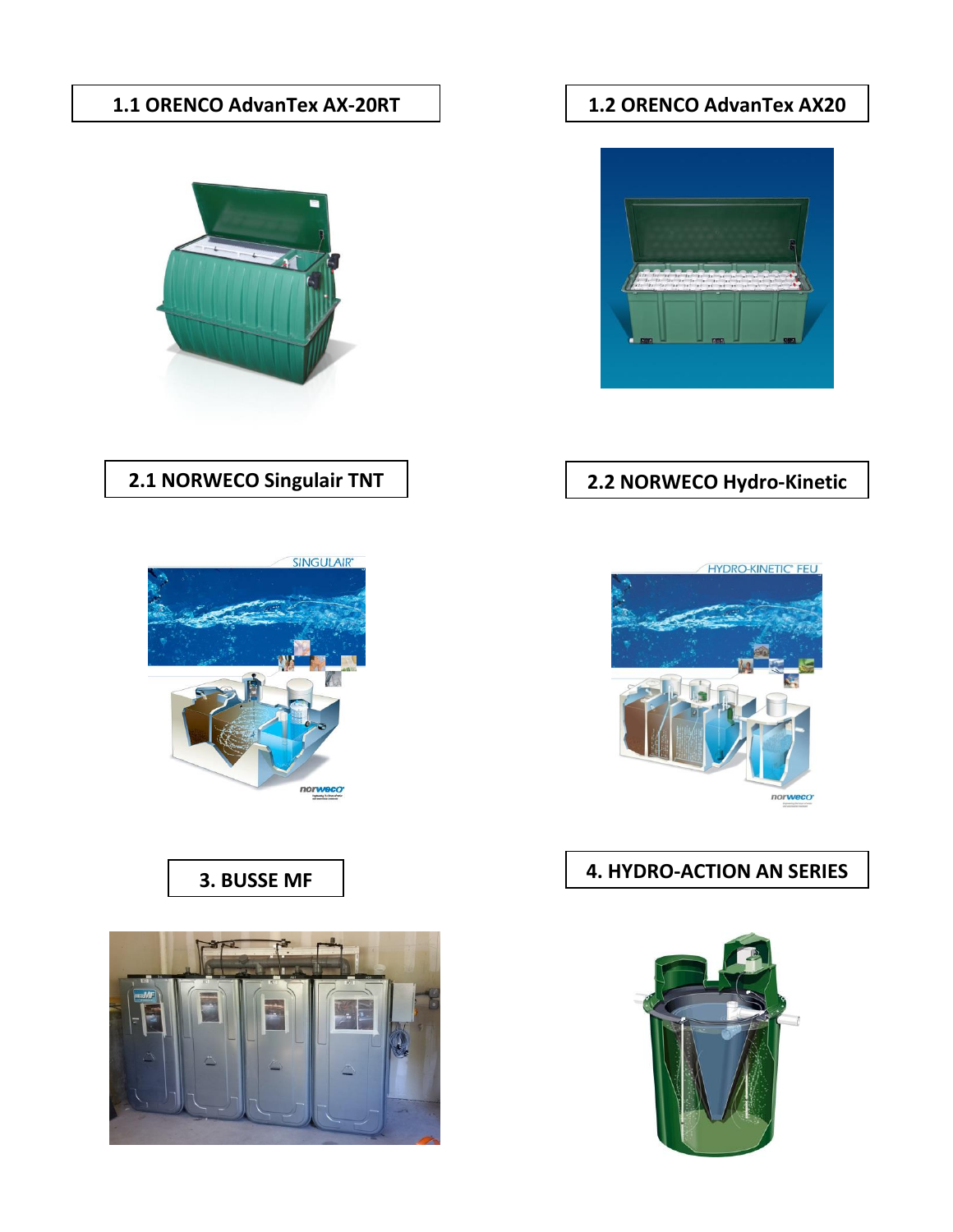| $\#$           | <b>Name of Technology</b><br>(# of units<br>committed)                    | <b>Location of HQ</b>                                    | <b>Type of</b><br><b>Technolo</b><br>gy     | <b>Treatment Process</b>                                                                                                                                                                                                                                                                                                                                                                       | <b>Where It's</b><br><b>Installed</b><br>and $#$                                                         | <b>Cost</b><br><b>Installed</b><br>(self-<br>reported)                                                                                                          | <b>Annual</b><br><b>Maintenance</b>                                                                |
|----------------|---------------------------------------------------------------------------|----------------------------------------------------------|---------------------------------------------|------------------------------------------------------------------------------------------------------------------------------------------------------------------------------------------------------------------------------------------------------------------------------------------------------------------------------------------------------------------------------------------------|----------------------------------------------------------------------------------------------------------|-----------------------------------------------------------------------------------------------------------------------------------------------------------------|----------------------------------------------------------------------------------------------------|
| $\mathbf{1}$   | Orenco Systems:<br>AdvanTex AX-20RT [1];<br>1)<br>AdvanTex AX20 [1]<br>2) | Sutherlin, OR<br>(and regional rep in<br>Lyme, CT)       | Attached<br>Growth<br>Packed Bed<br>Reactor | Process where<br>microorganisms responsible<br>for treatment are attached to<br>textile media.                                                                                                                                                                                                                                                                                                 | Approved &<br>installed in MA<br>$(56)$ , MD, RI.<br>More than 20,000<br>systems in US and<br>Canada     | $$12 - $15,000$<br><b>Numbers</b><br>assume using<br>existing<br>leaching pools                                                                                 | \$200-\$300<br>\$12 Month Operating Cost                                                           |
| $\overline{2}$ | Norweco:<br>1) Singulair TNT [5];<br>2) Hydro-Kinetic [5]                 | Norwalk, OH                                              | Extended<br>Aeration<br>Activated<br>Sludge | Modification of activated<br>sludge process where<br>organisms remain in<br>treatment process for longer<br>period.<br>Singulair TNT consists of<br>pre-treatment, aeration<br>(Detention Time $> 24$ hrs)<br>and secondary clarification<br>chambers.<br>Hydro-Kinetic consists of<br>pre-treatment, aerobic,<br>aeration $(DT > 21$ hrs),<br>clarification and final<br>filtration chambers. | Approved $&$<br>installed in MA<br>$(140$ systems),<br>MD, OH, RI and<br>N. Canada.                      | $Singular -$<br><b>Installed Cost</b><br>of \$13,000<br>Hydro-Kinetic<br>installed cost of<br>\$15,000<br>Numbers<br>assume using<br>existing<br>leaching pools | \$300<br>\$12 Month Operating Cost                                                                 |
| 3              | <b>Busse Green Technologies</b><br>Busse MF [2]                           | Oak Park, IL;<br>(and local rep in<br>Bridgehampton, NY) | Membrane<br><b>Bio Reactor</b>              | Prepackaged Above Ground<br>System with built-in Septic<br>Tank; reduced system<br>footprint.                                                                                                                                                                                                                                                                                                  | Approved &<br>Installed in ME (4).<br>Approved in MD,<br>NJ. Provisional<br>use approval in<br>$MA(2)$ . | \$23K                                                                                                                                                           | \$500                                                                                              |
| $\overline{4}$ | Hydro-Action Industries - AN<br>Series [5]                                | Plymouth, IN                                             | Extended<br>Aeration<br>Activated<br>Sludge | See #2 (above). (Detent-n<br>Time > 24 hrs                                                                                                                                                                                                                                                                                                                                                     | IL - 7,700 units,<br>OH - 5,600 units,<br>MD - 35 units                                                  | \$12,500<br>Installed<br><b>Numbers</b><br>assume using<br>existing<br>leaching pools                                                                           | \$250<br>Operation Cost in first<br>year: \$383.63<br>Operation Cost every year<br>after: \$205.34 |

#### **INNOVATIVE ADVANCED TECHNOLOGY VENDORS - SUMMARY**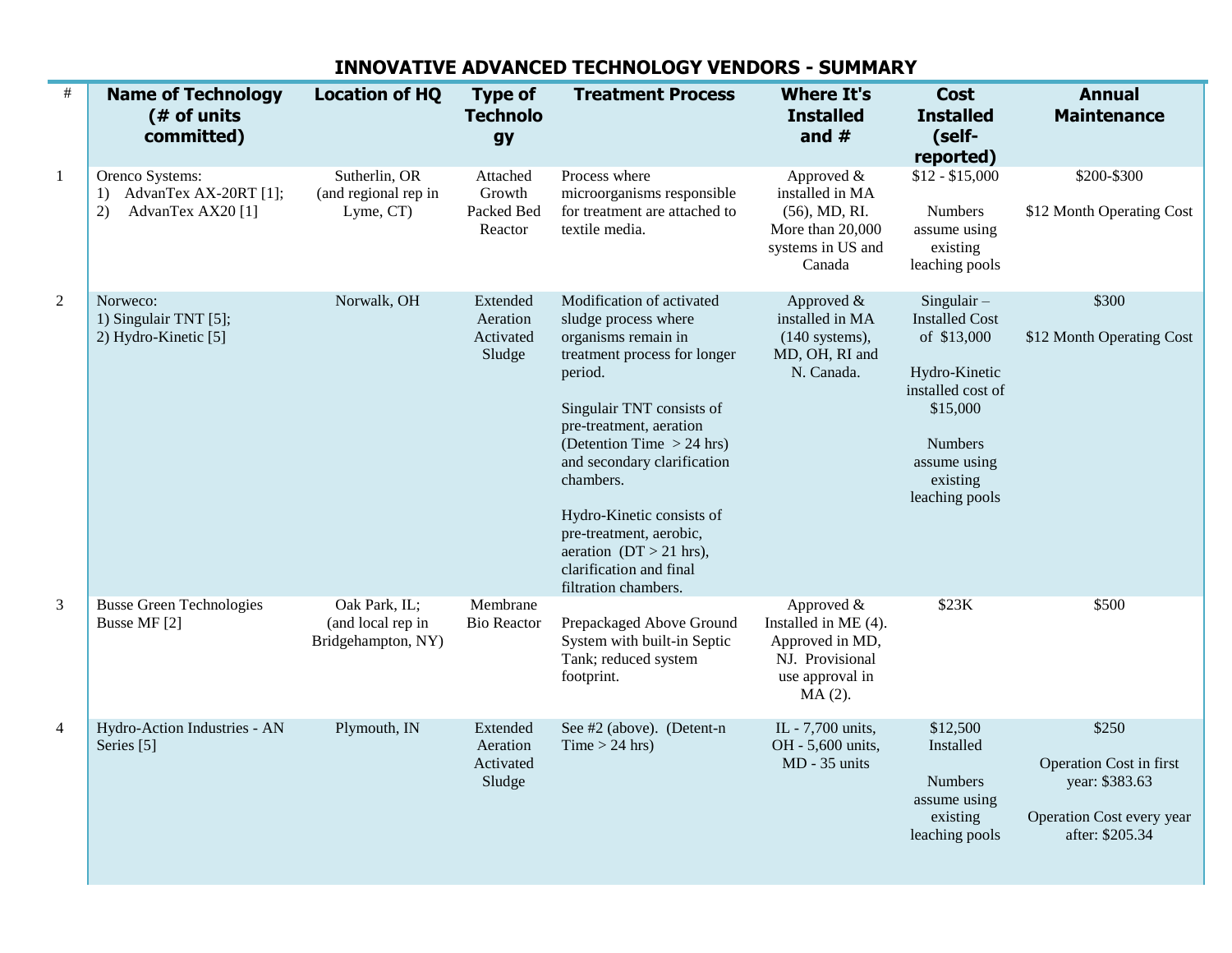# SUFFOLK COUNTY I/A SEPTIC DEMO - PHASE 2



- 
- 6. BioMicrobics: MicroFAST | | 7. BioMicrobics: SeptiTech STAAR | | 8. BioMicrobics: BioBarrier MBR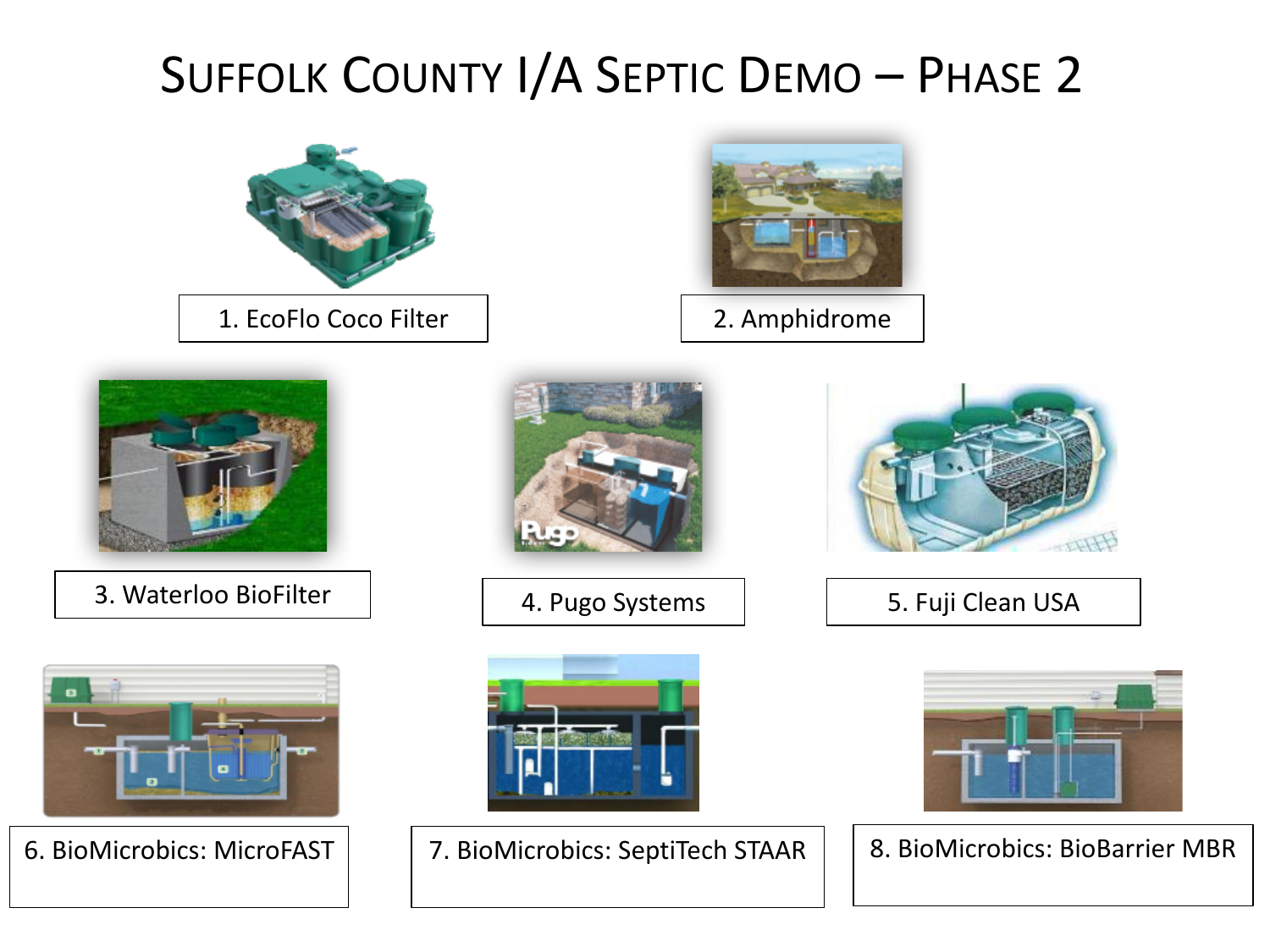#### **2016 DEMO PROGRAM INNOVATIVE & ALTERNATIVE TECHNOLOGY VENDORS**

| $\#$           | <b>Name of Technology</b><br>(# of units<br>committed) | <b>Location of HQ</b>  | <b>Treatment Process</b>                                                                                    | <b>Where It's</b><br><b>Installed</b><br>and $#$                                                                         | <b>Cost</b><br><b>Installed</b><br>(self-<br>reported)                                   | <b>Annual</b><br><b>Maintenance</b>         |
|----------------|--------------------------------------------------------|------------------------|-------------------------------------------------------------------------------------------------------------|--------------------------------------------------------------------------------------------------------------------------|------------------------------------------------------------------------------------------|---------------------------------------------|
| $\mathbf{1}$   | PremierTech Aqua (2)<br>Ecoflo Coco Filter             | Quebec<br>Canada       | Process where<br>microorganisms responsible<br>for treatment are attached to<br>coconut husk media.         | Approved &<br>installed in16<br>states More than<br>70,000 Ecoflo Peat<br>and Coco filter<br>systems in US and<br>Canada | \$14,400.00<br><b>Numbers</b><br>assume using<br>existing<br>leaching pools              | \$150-\$300<br>\$25 / Year Operating Cost   |
| $\overline{2}$ | F.r. manhony & associates<br>inc.<br>Amphidrome (2)    | Rockland, MA           | <b>Biologically Active Filter</b><br>(BAF) operating as a<br>sequencing batch reactor.                      | Over 356 systems<br>approved $\&$<br>installed in 9 states                                                               | \$19,241.00<br><b>Numbers</b><br>assume using<br>existing<br>leaching pools              | \$400<br>\$90 / Year Operating Cost         |
| 3              | Waterloo Biofilter<br>Waterloo Biofilter (2)           | Rockwood, ON<br>Canada | Absorbent trickle filter made<br>of open-cell plastic foam<br>cubes that retain water and<br>host microbes. | Approved &<br>Installed in 8<br>jurisdictions                                                                            | \$16,750.00<br><b>Numbers</b><br>assume using<br>existing<br>leaching pools              | \$300<br>\$75 / Year Operating Cost         |
| $\overline{4}$ | <b>Adelante Consulting Inc</b><br>Pugo Systems (3-4)   | Los Alamos, NM         | Aerobic biological treatment<br>using fixed film media                                                      | New to Industry<br>Suffolk County is<br>First                                                                            | \$14,824.00<br>Installed<br><b>Numbers</b><br>assume using<br>existing<br>leaching pools | \$250<br>$<$ \$12 / Month Operating<br>Cost |
| 5              | Fuji Clean USA<br>Fuji System (4)                      | Brunswick, Maine       | Contact filtration through<br>aerobic and anaerobic<br>treatment using fixed film<br>media                  | Approval in 21 US<br>States, Japan, and<br>Australia<br>Over 2 million<br>systems installed<br>worldwide                 | \$12,000.00<br>Installed<br><b>Numbers</b><br>assume using<br>existing<br>leaching pools | \$500<br>\$60 / Year Operating Cost         |